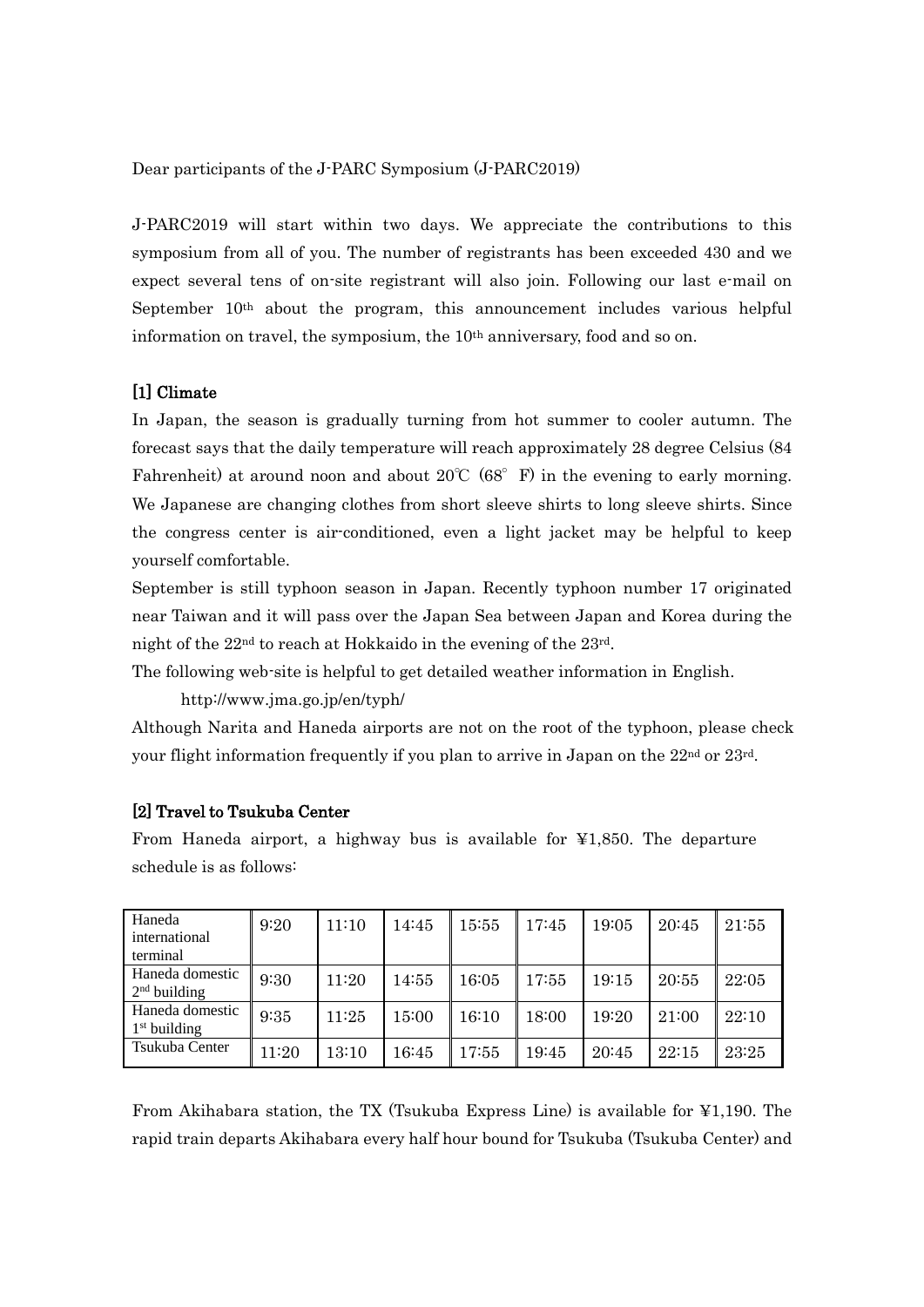takes about 45 minutes.

From Tokyo station, take the JR Yamanote Line to Akihabara station (two stops; ¥140) and then transfer from the JR line to the TX line.

Alternatively, a highway bus departs Tokyo station every half hour bound for Tsukuba University via Tsukuba Center ; the fare is ¥1,130.

From Narita airport, a highway bus called the Airport Liner NATTS is available for ¥2,300. The departure schedule is as follows:

| Airport<br>Narita | Airport<br>Narita | Airport<br>Narita | Tsukuba Center |
|-------------------|-------------------|-------------------|----------------|
| Terminal 3        | Terminal 2        | Terminal 1        |                |
| 7:30              | 7:35              | 7:40              | 8:40           |
| 8:30              | 8:35              | 8:40              | 9:35           |
| 9:30              | 9:35              | 9:40              | 10:50          |
| 10:30             | 10:35             | 10:40             | 11:50          |
| 11:30             | 11:35             | 11:40             | 12:35          |
| 13:00             | 13:05             | 13:10             | 14:20          |
| 14:40             | 14:45             | 14:50             | 15:45          |
| 16:00             | 16:05             | 16:10             | 17:20          |
| 16:50             | 16:55             | 17:00             | 18:00          |
| 17:50             | 17:55             | 18:00             | 19:10          |
| 18;50             | 18;55             | 19:00             | 19:55          |
| 20:30             | 20:35             | 20:40             | 21:50          |

## [3] Travel to airports

There is a highway bus from Tsukuba Center to Haneda Airport for ¥1,850. The departure schedule is as follows:

| Tsukuba Center                              | 4:40 | 6:00 | 8:00  | 09:30 | 12:30 | 14:30 | 17:30 | 18:35 |
|---------------------------------------------|------|------|-------|-------|-------|-------|-------|-------|
| Haneda domestic<br>2 <sup>nd</sup> building | 6:17 | 7:47 | 9:57  | 11:27 | 14:07 | 16:07 | 19:07 | 20:02 |
| Haneda domestic<br>$1st$ building           | 6:22 | 7:52 | 10:02 | 11:32 | 14:12 | 16:12 | 19:12 | 20:07 |
| Haneda<br>international<br>terminal         | 6:29 | 7:50 | 10:09 | 11:39 | 14:19 | 16:19 | 19:19 | 20:14 |

Delays due to heavy traffic frequently occur.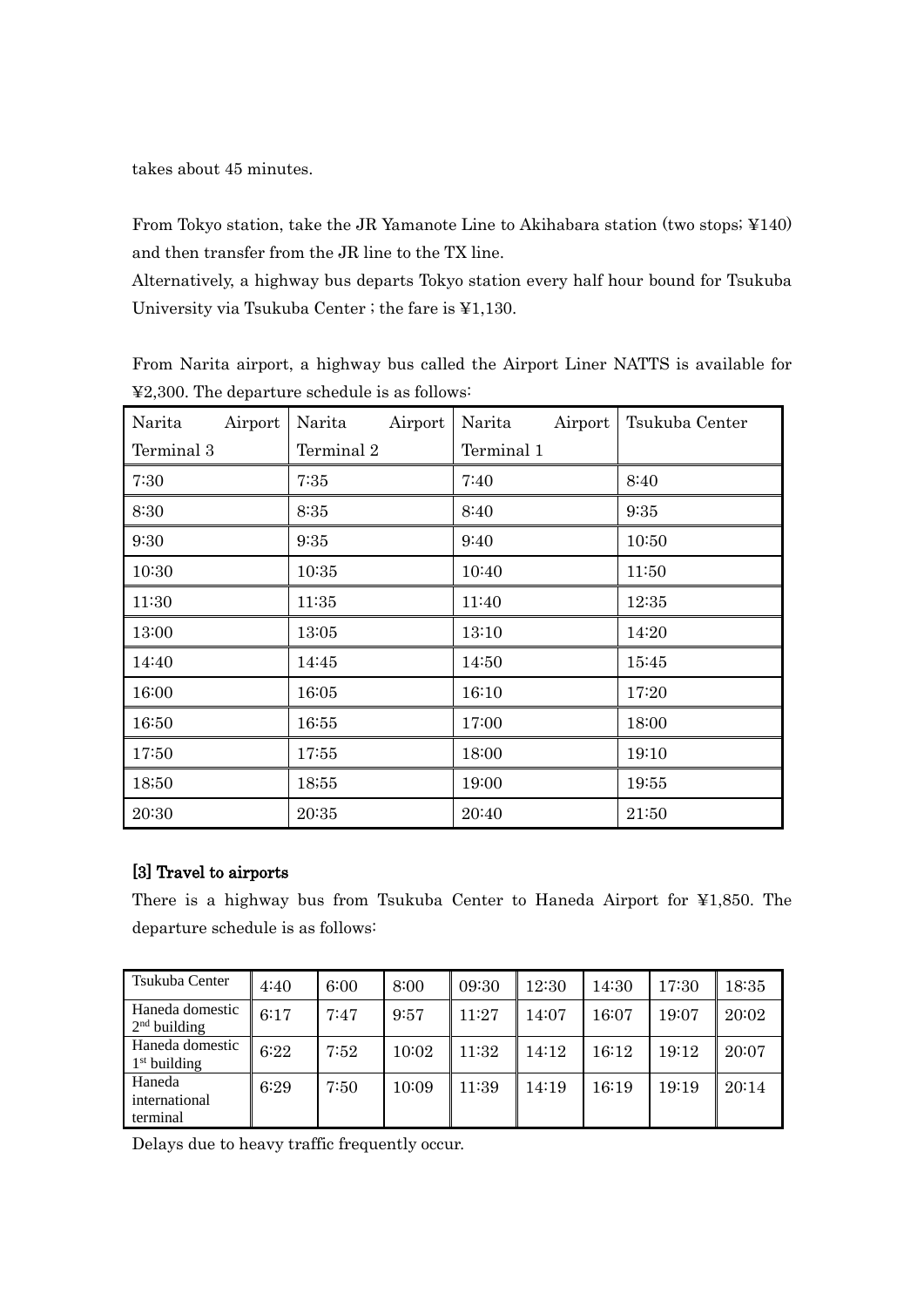You can also travel to Haneda Airport by train taking the TX from Tsukuba to Akihabara, then transferring to the JR Yamanote Line at Akihabara to Hamamatsu-cho finally, transferring to the Tokyo Monorail from Hamamatsu-cho to Haneda Airport. This route takes a total of 90 to 100 minutes.

| Tsukuba Center | Airport<br>Narita | Airport<br>Narita | Airport<br>Narita |
|----------------|-------------------|-------------------|-------------------|
|                | Terminal 2        | Terminal 1        | Terminal 3        |
| 5:20           | 6:15              | 6:20              | 6:25              |
| 6:20           | 7:30              | 7:35              | 7:40              |
| 7:20           | 8:15              | 8:20              | 8:25              |
| 8:50           | 10:00             | 10:05             | 10:10             |
| 10:20          | 11:30             | 11:35             | 11:40             |
| 11:50          | 13:00             | 13:05             | 13:10             |
| 12:50          | 14:00             | 14:05             | 14:10             |
| 13:40          | 14:50             | 14:55             | 15:00             |
| 14:50          | 15:45             | 15:50             | 15:55             |
| 16:10          | 17:05             | 17:10             | 17:15             |
| 17;20          | 18;20             | 18:25             | 18:30             |
| 18:50          | 19:50             | 19:55             | 20:00             |

There is a highway bus from Tsukuba Center to Narita Airport for ¥2,300. The departure schedule is as follows:

The official travel agent of the symposium, JTB Corp., is willing to help you with sightseeing or trips from Tsukuba.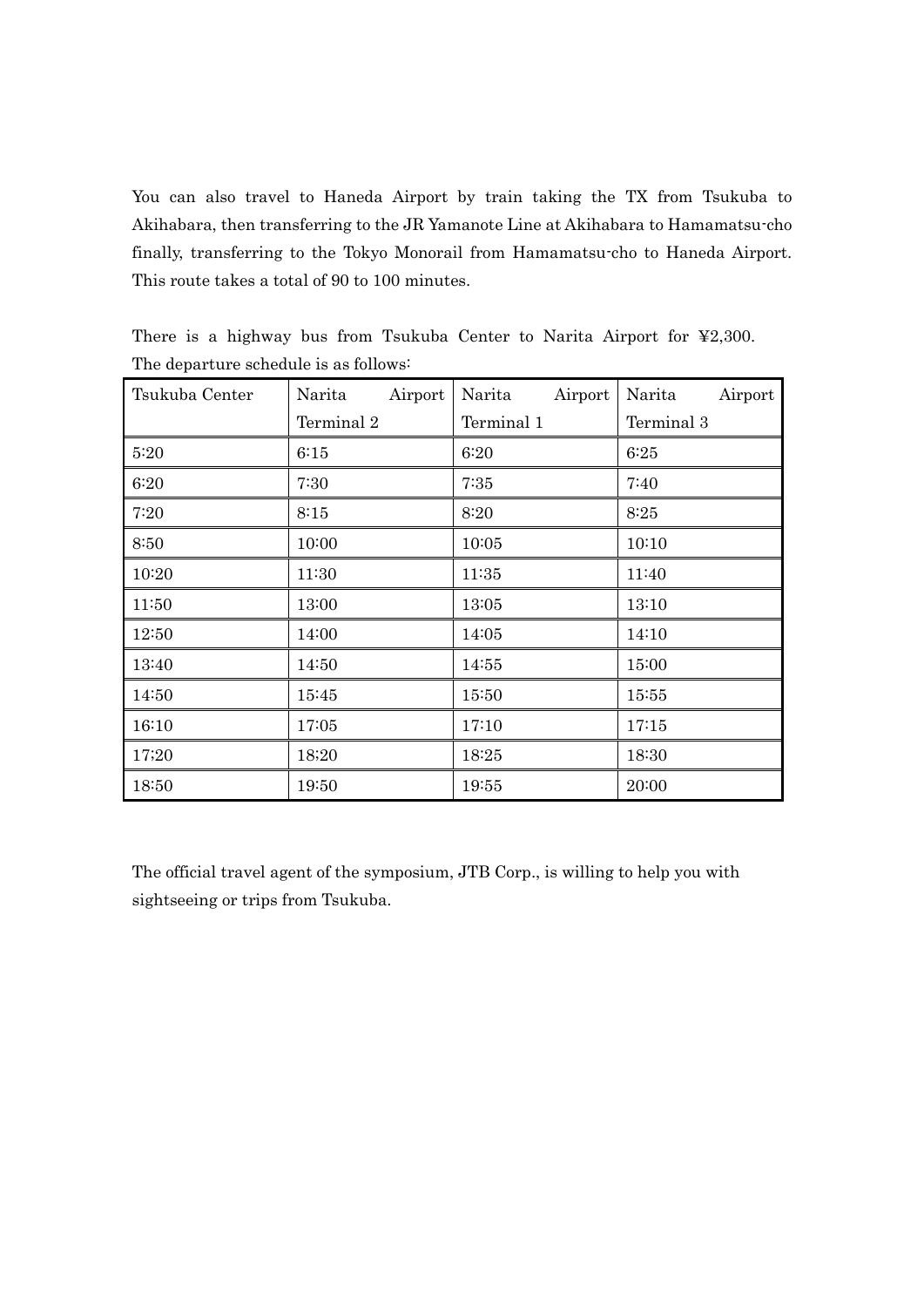

[4] Map of area around Tsukuba International Congress Center (Epochal Tsukuba)

# [5] Parking

Please park in the South 4th Parking lot, because the North Parking lot and the South Parking lot will be used as loading areas. One-day parking validation tickets are available at the registration desk of the J-PARC Symposium.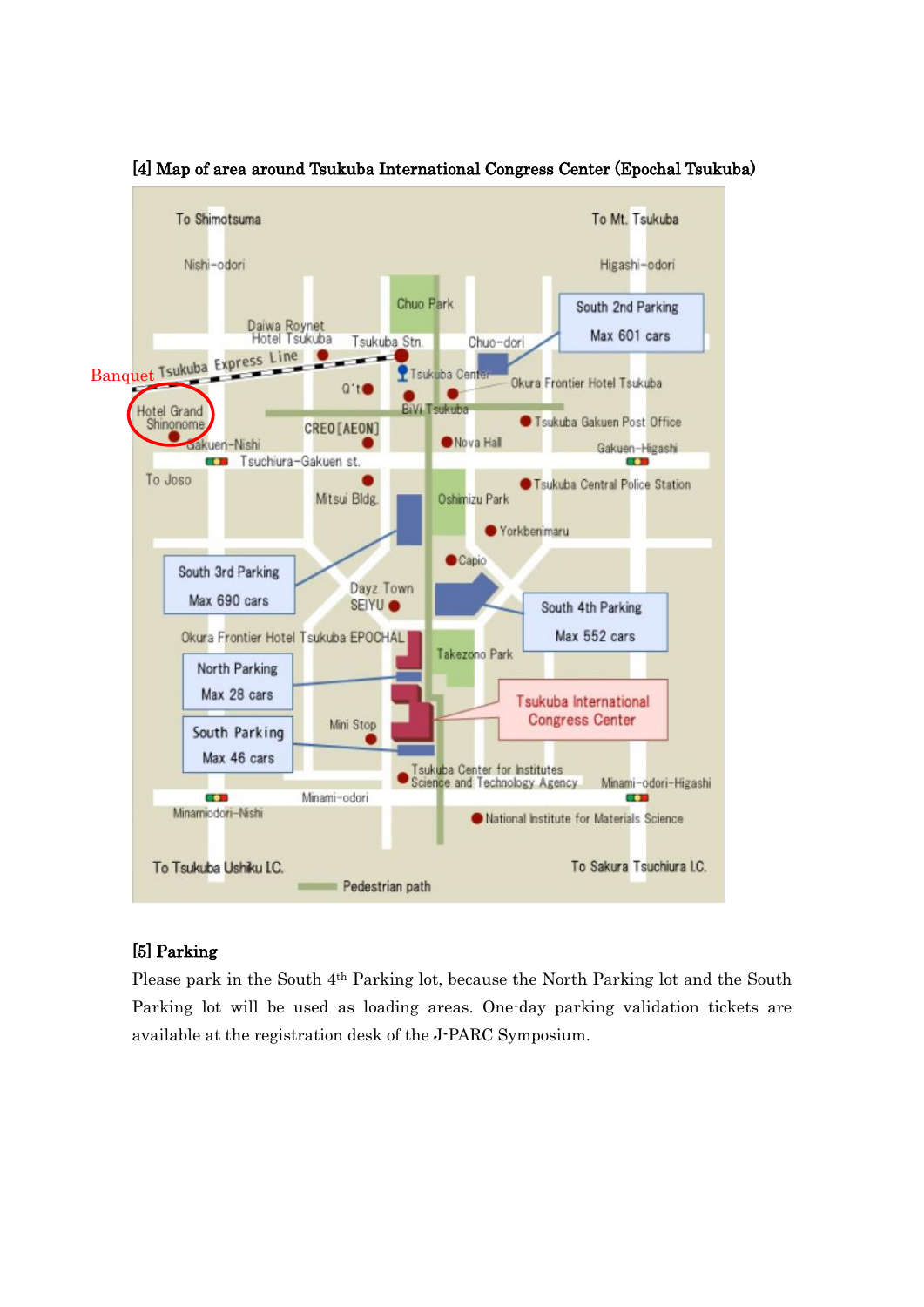#### [6] Public Lectures on the 23rd

Public lectures will be held on September 23 at the convention hall 300 on the 3<sup>rd</sup> floor of the congress center, where famous Japanese lecturers will talk in plain language, on the origin of the universe and matters through particle physics, expression of functionality in life science, and industrial innovation using a quantum beam. All participants of the symposium are welcome. Please note that all talks will be given only in Japanese and simultaneous interpretation is not available. You can find more information about these talks here (Japanese only):

https://j-parc.jp/symposium/j-parc2019/pub-lecture/

## [7] Opening hours of the registration desk

The registration desk will be located at the entrance hall of the congress center. The opening hours are as follows:

Sep 23: 15:00 – 18:00 Sep 24: 8:15 – 16:00 Sep 25:  $8:15 - 18:00$ Sep 26: 8:15 – 16:00

For those who have not yet completed their payment, we request that you complete it when you register, Cash (only Japanese Yen) or credit card will be accepted.

#### [8] Wi-Fi Access at Tsukuba International Congress Center, Epochal Tsukuba

 $\cdot$  SSID: J-PARC2019

password: unlock2019

・Wi-Fi is available only in public spaces at Epochal Tsukuba, however it is not available in the meeting rooms.

## [9] Ice Breaker

On Sep 23, an "Ice Breaker" reception party will be held at the restaurant ESPOIR on the 1st floor of the congress center from 17:00 to 20:00. All participants are welcome. Even if you have not yet registered, you can join the party by checking your name at the entrance of the restaurant.

#### [10] Cloak room

- The cloak room is available on Tuesday, September  $24$  Thursday, September 26 from 8:00 am to 6:00 pm.
- ・ Make sure to pick up your luggage before 6:00 pm each day.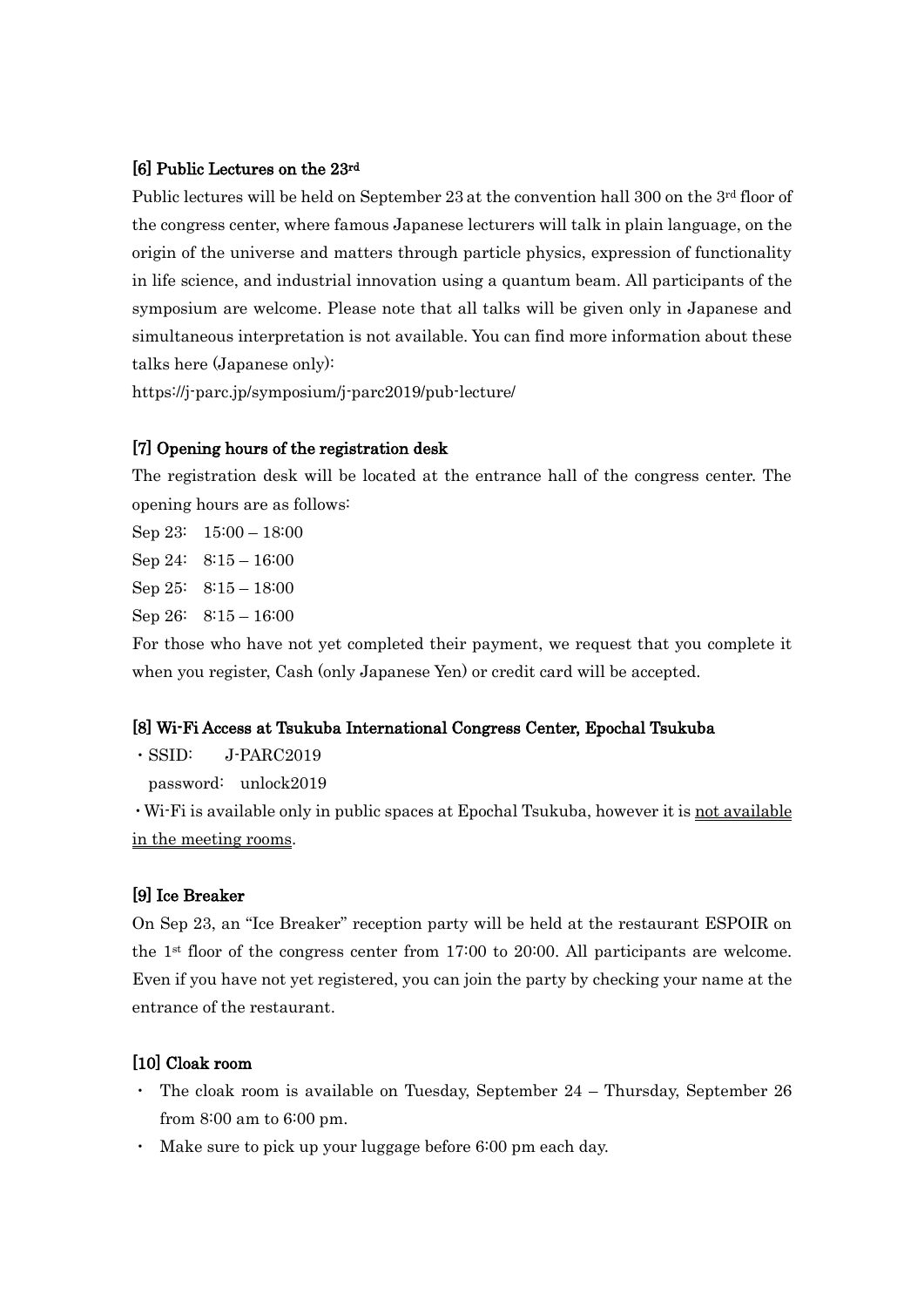・ Please do not leave your luggage in the cloak room overnight.

## [11] Lunch

- ・Lunch will be provided only for the attendees who applied in advance.
- ・Pick-up time and place

| Time: Tuesday, September 24 | $11:55$ am $-1:30$ pm                |
|-----------------------------|--------------------------------------|
| Wednesday, September 25     | $12:30 \text{ pm} - 1:30 \text{ pm}$ |
| Thursday, September 26      | $12:30 \text{ pm} - 1:30 \text{ pm}$ |

Place: Entrance Hall of Epochal Tsukuba

## [12] Panel Discussion

In the afternoon of Sep 24, a panel discussion entitled as "Role of science in societies, role of Japan in the world" will be held with chaired by Naohito Saito, the director of J-PARC. The panelists are as follows:

|              | OOGURI, Hirosi, Director, Kavli Institute for the Physics and Mathematics of the   |
|--------------|------------------------------------------------------------------------------------|
|              | Universe, University of Tokyo,                                                     |
|              | Fred Kavli Professor, California Institute of Technology                           |
|              | NAKAZAWA, Shinichi, Director, "Institut pour la Science Sauvage", Meiji University |
|              | WATANABE, Miyoko O., Vice President, Science Council of Japan,                     |
|              | Exective Director, Japan Science and Technology Agency                             |
| WARK, David, | Professor of Particle Physics, Oxford University,                                  |
|              | First International Co-spokesperson of T2K experiment                              |

This panel discussion is also open to all guests as part of the 10th Anniversary Ceremony of J-PARC. Simultaneous interpretation from Japanese to English will be available. We believe the number of earphones is enough to cover non-Japanese participants.

#### [13] Photo Session

We will take a conference photo at the large stairs of the entrance hall after the panel discussion.

## Our photo policy

Photos and video recordings from the J-PARC2019 symposium and 10th anniversary of J-PARC help us to express the vibrancy of our community. We use photos to enhance the quality of our newsletters, reports, website, social media and publicity for J-PARC2019,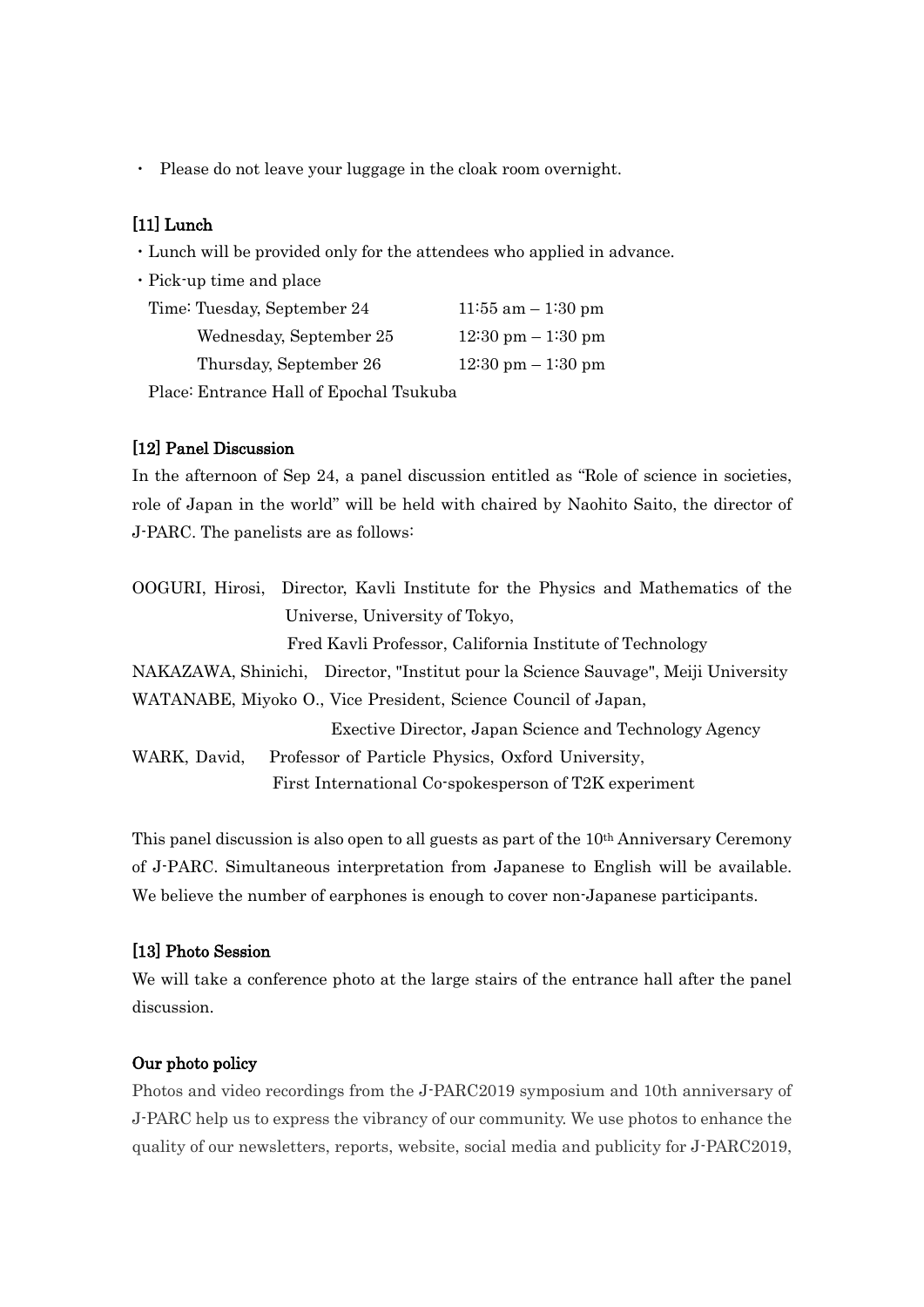and for fundraising for similar future symposiums hosted by J-PARC. As a participant in J-PARC2019, you have the right to opt out of inclusion in photographs/media. To do so, you must wear a red-lanyard for your name tag and keep it visible at all times. You can obtain the red-lanyard upon request at the registration desk.

#### [14] 10th Anniversary Ceremony of J-PARC

The 10th Anniversary Ceremony of J-PARC will be held from 15:30 on Sep 24 at the Main Convention Hall. We will have more than 250 guests for this ceremony, and these guests will have nametags with a different design from that of symposium participant nametags. All participants of the symposium are also invited to the ceremony. Program for this ceremony will be provided almost in Japanese. A simultaneous interpretation from Japanese to English will be available with earphones.

#### [15] Banquet

・A conference banquet will be held at Hotel Grand Shinonome jointly with a get-together party for the 10th Anniversary on the evening of Tuesday, September 24. You can see an exciting artistic writing performance by Souun Takeda (武田双雲), the most famous calligrapher (Kanji Artist) and a Shamisen (three-stringed Japanese guitar) music performance by Shamido (三味道). Those who did not apply for this banquet can still apply at the symposium registration desk. Consecutive interpretation of Japanese speeches in English will be given.

・The banquet venue is located about 1km away from the congress center. You can easily walk there.

・Shuttle bus service will be also available between Epochal Tsukuba and the banquet venue in the evening. The buses will depart from the main entrance of Epochal Tsukuba.

・The banquet will start at 6:30 pm; the doors open at 6:00 pm

・The first return bus will depart at 7:30 pm from the main entrance of Hotel Grand Shinonome. The return buses will stop at Tsukuba Station of Tsukuba Express line on its way back to Epochal Tsukuba.

#### [16] Presentation Guidelines

・Prepare all presentation materials in English

・Oral Presentations

Standard

Plenary Talk: 35 minutes +10 minutes for discussion Invited Talk: 25 minutes + 5 minutes for discussion

General Talk: 15 minutes t+ 5 minutes for discussion